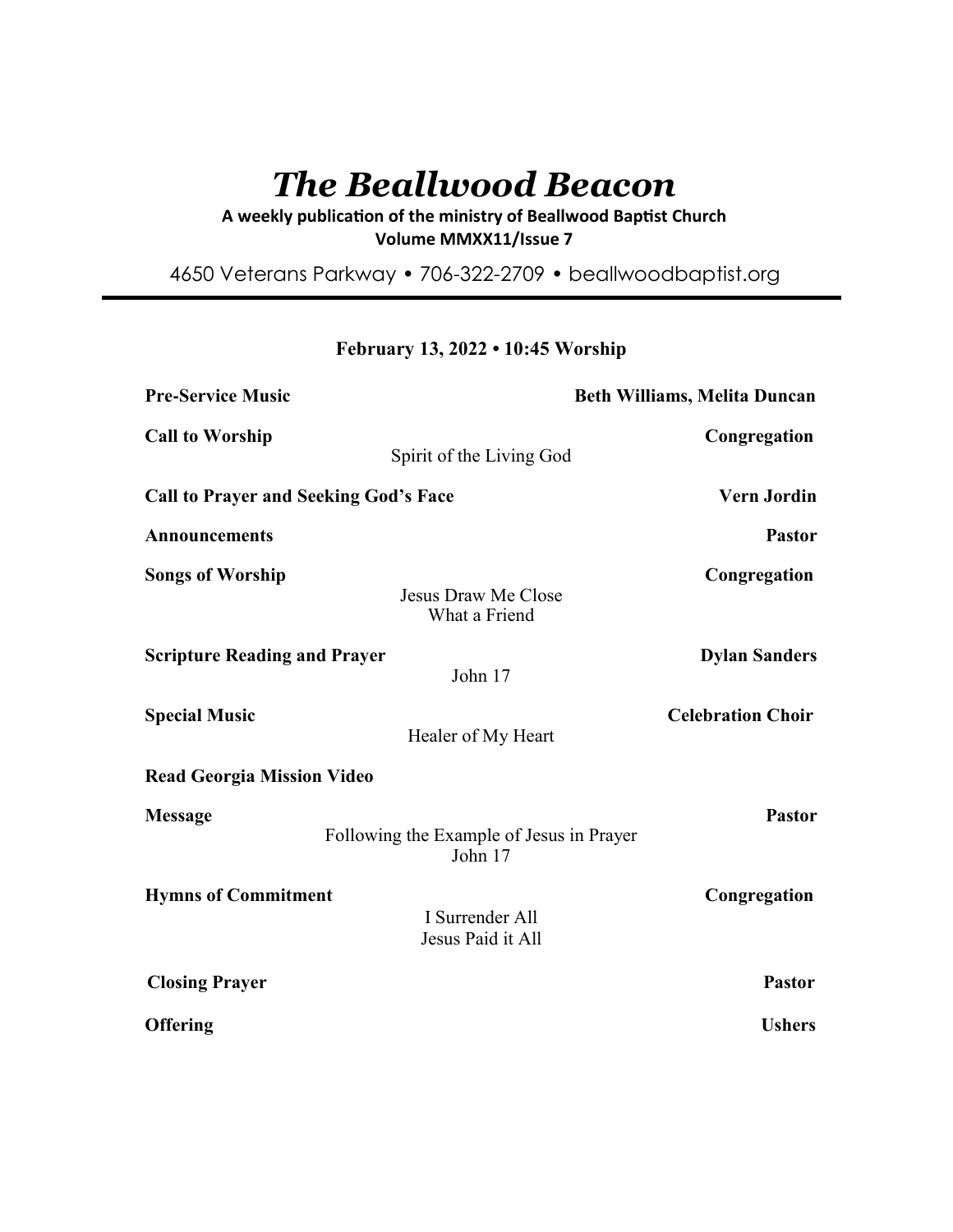#### **Ministerial Staff:**

**Billy F. Duncan** *Senior Pastor*  706-718-2260

#### **Dylan Sanders**

Associate Pastor Family/Student Ministry 706-773-5772

**Scott Bush**  Interim Music Minister

**Vern Jordin** *Minister to Sr. Adults 706-615-5212* 

#### **Jason Chuong**

*Vietnamese Mission Pastor* 

#### **Amy Miles**

*Preschool/Children's Director* 

**For the Record:**  February 6, 2022

#### **2/6/22 Bible Study**

SS Enrolled: 228 Attendance: 113 Visitors: 7

## **Financial Statistics**

2022 Monthly Budget Needs: \$52,358.66

February: General Offering: \$18,498.81

General Offering: February 6: \$18,498.81

2022 Giving to Capital Improvements Fund: \$525.00

## *From the Pastor's Heart*

 Thank you to each one for participating in the week of prayer for our church. Prayer is not one of the disciplines of the Christian life that is often pursued. It is hard work, it is spiritual warfare, and it is often challenging to us all. Yet prayer is our greatest friend and help in living the Christian life. May we be a better body for spending the time with each other in prayer this week.

 The church conference and fellowship will be tonight. We will gather at 5:00, and as soon as the conference has concluded, we will have the fellowship. May I encourage the church family to be present for tonight's meeting; please bring your favorite finger foods.

 Men, today will be the last opportunity to purchase tickets for the men's event on Thursday night at 6:00. The purpose of this event is to fellowship with one another and to invite an unchurched or lost friend to come and hear the Gospel. Royce will be a blessing to us all, so please purchase your tickets today.

 The Lord's Supper will be part of our worship on a regular basis each month going forward. This month, on February 27, we will have the Lord's Supper during worship. We will distribute the elements differently (We will share from the pulpit). May I remind us all of this as we move toward the  $27<sup>th</sup>$ . As we celebrate at the Lord's Table, we will remember that Paul penned significant words to the church at Corinth about the proper way to participate at the Table. We want to come to the Table in an honorable way that pleases the Lord. This means that we should always examine our hearts before the elements are taken. I remind us of this today so that, in the days prior to the  $27<sup>th</sup>$ , we can examine our hearts and prepare ourselves for worship.

 The "Read Georgia" ministry is in full swing. We have our leadership team made up of Linda Rutland, Dianne Harrison, Sally Toddy, and Carol Ann Wood in place and ready to go forward. If you are interested in this ministry, please sign up today using the insert in the Beacon.

 May the Lord be glorified in our lives. Today, we will be looking at the example of our Lord in praying. There is a great model in John 17 that we will examine this morning. May the Lord lead us into deeper commitments to prayer.

Brother Billy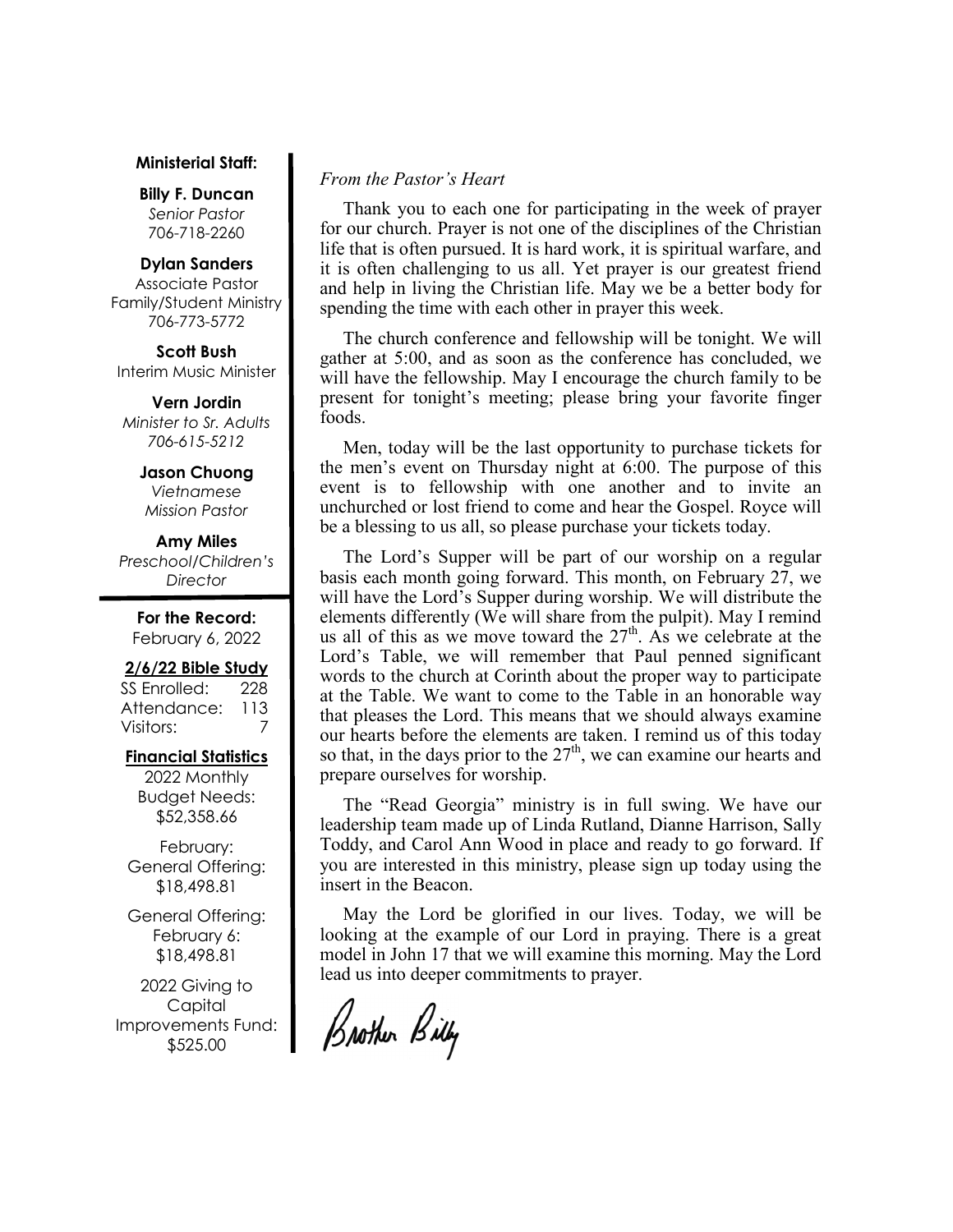#### **Sunday, February 13 Schedule**

9:30 a.m. Bible Study

10:45 a.m. Morning Worship Livestreamed on facebook.com/ beallwoodbaptist, beallwoodbaptist.org/watch, or youtube.com/beallwoodbc.

5:00 p.m. Church Conference & Fellowship

#### **February 13 Beallwood in Action**

Deacon of the Week: Gary Allen

S.S. Greeters: Tommy Miles, Tonia Williams

Ushers: Billy Killingsworth, Billy Nobles, Tommy Miles

Sound/Media: Dylan Achtziger, Jimbo Williams

Childcare Babies/Toddlers: Amy Benson, Jenni Lee 3's-K: Josh Lee, Elizabeth McLoughlin

> Monday Counters: Teresa Farmer, Margie Pratt

> > **Stewardship Team** *Today*, 4:00 p.m.

# **Student Ministry**

Interest Meeting *Today,* following morning worship Non-committal meeting for all who are interested in our youth. Lunch Provided

Church Conference, *Tonight*, 5:00 p.m.

Youth Midweek Wednesday, February 16, 6:00 p.m.

### **Church Conference and Fellowship**

*Tonight*, 5:00 p.m. Church-wide fellowship following Bring Finger Foods

#### **2022 Altar Flowers Ministry**

Today the altar flowers are placed by Gary and Kathy Allen in celebration of the birthdays of their sons, Zack and Josh.

February 27 is available for providing altar flowers. The sign-up sheet is on the main bulletin board.

#### **Wednesday Night Schedule**

Wednesday, February 16 6:00 p.m. Prayer Meeting, AWANA, Youth 6:50 p.m. Choir Rehearsal

#### **AWANA Pinewood Derby**

Friday, March 4 Check-in Begin: 5:30 p.m. Races Begin: 6:00 p.m. Everyone is invited to come watch the Awana children race their cars.

### **Vacation Bible School Volunteers**

Sunday, February 20 A brief meeting will be held immediately following morning worship in the Fellowship Hall.

## **Family Fun Festival Friday the 11th oF March**

Caleb's Crew will sponsor the **F**estival with refreshments starting at 6:00 p.m. Games include 'Bean the **Ph**ilistine,' 'To & **F**ro Volleyball' (seated), 'Jericho Jenga,' 'Kings o**F** Israel Checkers,' and 'Bible Jeopardy.'

All ages are encouraged to attend. You will **not** want to miss the FUN!!!

Sign up on the sheet in the main hall or see Margie Pratt or Connie Roberts.

#### **G.R.O.W. Begins in March**

The G.R.O.W. visitation teams will begin in March. Be on the lookout for more information!